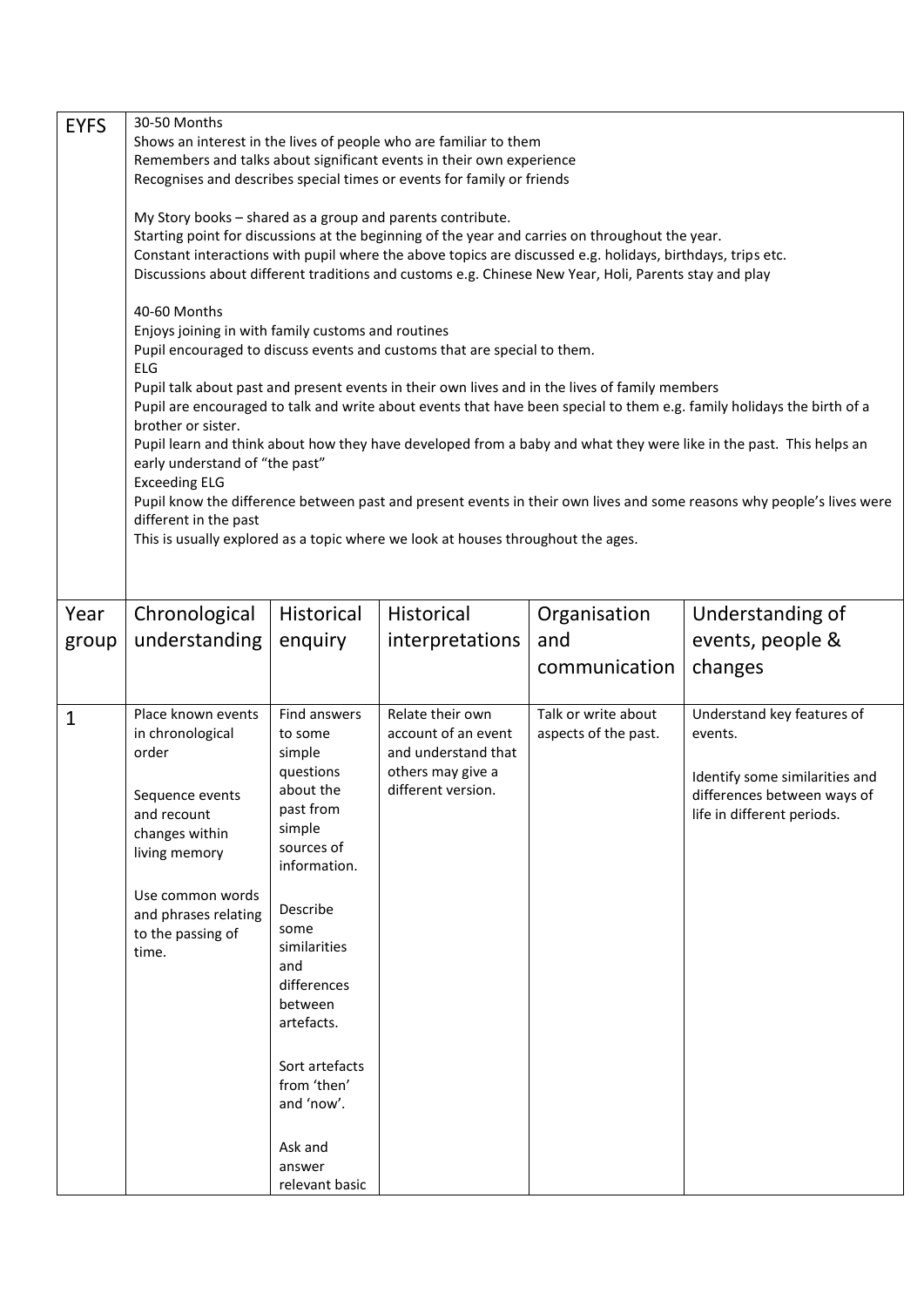|                |                                                                                                                                                                                                                                                                                                          | questions<br>about the<br>past.                                                                                                                                                                                                                                                                                                                                    |                                                                                                                                                                                                                                                                                              |                                                                                                                                                                                        |                                                                                                                                                                                                            |
|----------------|----------------------------------------------------------------------------------------------------------------------------------------------------------------------------------------------------------------------------------------------------------------------------------------------------------|--------------------------------------------------------------------------------------------------------------------------------------------------------------------------------------------------------------------------------------------------------------------------------------------------------------------------------------------------------------------|----------------------------------------------------------------------------------------------------------------------------------------------------------------------------------------------------------------------------------------------------------------------------------------------|----------------------------------------------------------------------------------------------------------------------------------------------------------------------------------------|------------------------------------------------------------------------------------------------------------------------------------------------------------------------------------------------------------|
| $\overline{2}$ | Show awareness of<br>the past using<br>common words and<br>phrases relating to<br>the passing of time.<br>Describe where the<br>people and events<br>studied fit within a<br>chronological<br>framework.<br>Identify similarities<br>and differences in<br>ways of life in<br>different time<br>periods. | Ask and<br>answer<br>questions,<br>choosing and<br>using parts of<br>stories and<br>other sources<br>to show that<br>they know<br>and<br>understand<br>key features<br>of events.<br>Show<br>understanding<br>of some of<br>the ways in<br>which to find<br>out and past<br>the past.<br>Identify<br>difference<br>ways in which<br>information is<br>represented. | Describe changes<br>within living memory<br>and aspects of<br>change in national<br>life.<br>Describe events<br>beyond living<br>memory that are<br>significantly<br>nationally or<br>globally.<br>Describe significant<br>historical events,<br>people and places in<br>their own locality. | Use a wide<br>vocabulary of<br>everyday historical<br>terms.<br>Speak about how<br>they have found out<br>about the past.<br>Record what they<br>have learnt by<br>drawing or writing. | Discuss the lives of significant<br>individuals from the past who<br>have contributed to national<br>and international achievements<br>and use some to compare<br>aspects of life in different<br>periods. |
| 3              | Use an increasing<br>range of common<br>words and phrases<br>relating to the<br>passing of time.<br>Describe memories<br>of key events in<br>his/her life using<br>historical enquiry                                                                                                                    | Recap skills<br>previously<br>learnt about<br>historical<br>enquiry.                                                                                                                                                                                                                                                                                               |                                                                                                                                                                                                                                                                                              |                                                                                                                                                                                        | Describe the achievements of<br>early civilisations; Ancient Egypt<br>Describe changes in Britain<br>from Stone Age - Iron Age                                                                             |
| 4              | Place historical<br>periods in a<br>chronological<br>framework.<br>Use historical terms<br>related to a period<br>of study.                                                                                                                                                                              | Use sources<br>of information<br>in ways that<br>go beyond<br>simple<br>observations<br>to answer<br>questions                                                                                                                                                                                                                                                     | Understand that<br>historical sources<br>can contradict each<br>other.                                                                                                                                                                                                                       | Communicate their<br>learning in an<br>organised and<br>structured way, using<br>appropriate<br>vocabulary.                                                                            | Describe a study of an aspect or<br>theme that extends their<br>chronological knowledge;<br>Victorians<br>Describe the Roman Empire and<br>its impact on Britain.                                          |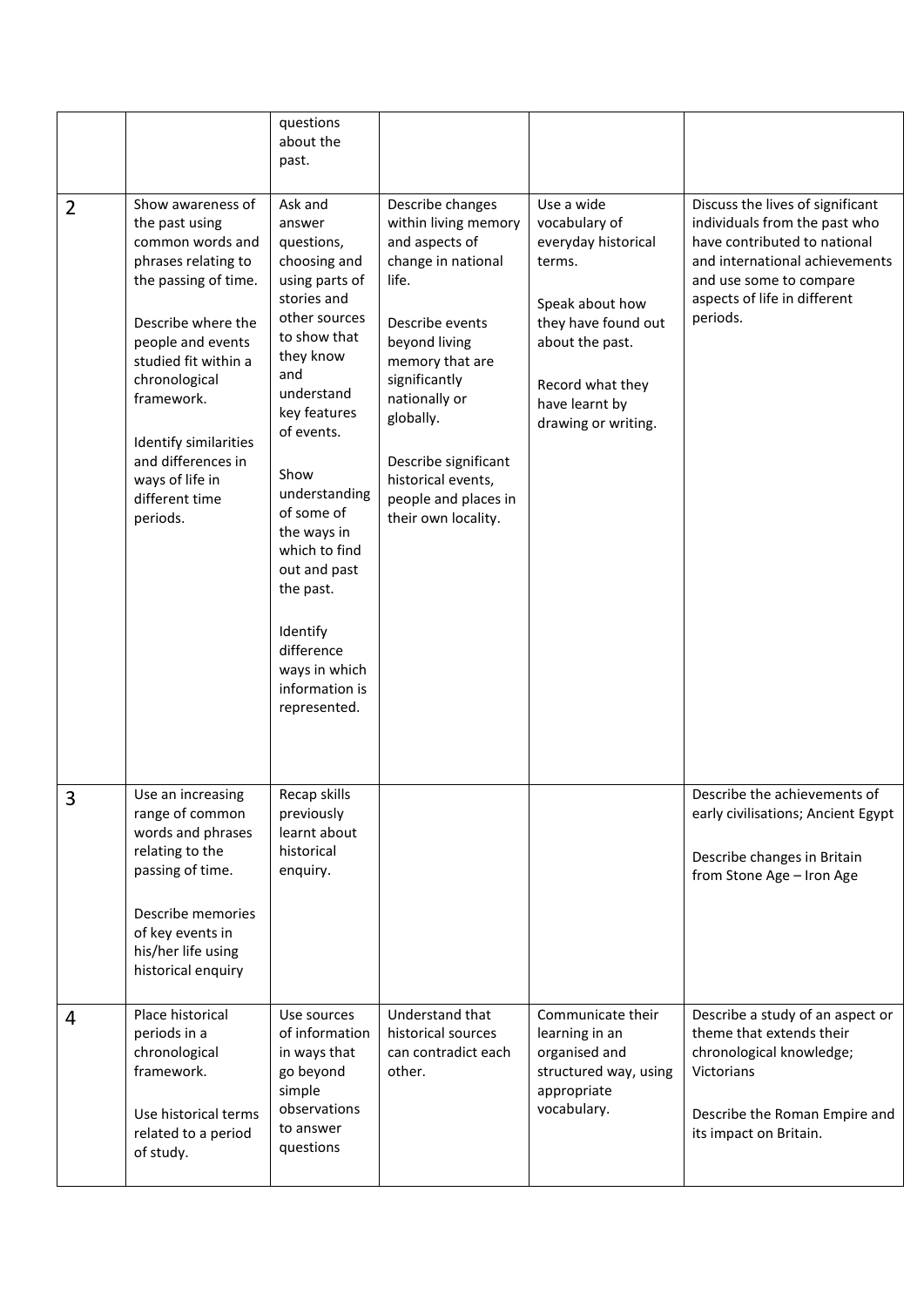|   |                                                         | about the<br>past.<br>Use a variety<br>of sources to<br>find out about<br>various<br>aspects of life<br>in the past.                                                                                                                                                                                                                                                                   |                                                                                                                                                                                                                                                      |                                                                                                                                                   |                                                                                                                                                                                                                 |
|---|---------------------------------------------------------|----------------------------------------------------------------------------------------------------------------------------------------------------------------------------------------------------------------------------------------------------------------------------------------------------------------------------------------------------------------------------------------|------------------------------------------------------------------------------------------------------------------------------------------------------------------------------------------------------------------------------------------------------|---------------------------------------------------------------------------------------------------------------------------------------------------|-----------------------------------------------------------------------------------------------------------------------------------------------------------------------------------------------------------------|
| 5 | Use dates to order<br>and place events on<br>a timeline | Compare<br>sources of<br>information<br>available for<br>the study of<br>different<br>times in the<br>past.                                                                                                                                                                                                                                                                            | Make comparisons<br>between aspects of<br>periods of history<br>and the present day.<br>Understand that the<br>type of information<br>available depends<br>on a period of time<br>studied.<br>Evaluate the<br>usefulness of a<br>variety of sources. | Present findings and<br>communicate<br>knowledge and<br>understanding in<br>different ways.<br>Provide an account of<br>historical event<br>based | Describe a study of Ancient<br>Greek life and its impact on the<br>western world.<br>Describe the Anglo-Saxon and<br>Viking struggle for the kingdom<br>of England.                                             |
| 6 | Recap chronological<br>skills previously<br>learnt      | Address and<br>sometimes<br>devise<br>historically<br>valid<br>questions<br>about change,<br>cause,<br>similarity and<br>difference,<br>and<br>significance.<br>Construct<br>informed<br>responses<br>that involved<br>thoughtful<br>selection and<br>organisation<br>of relevant<br>historical<br>information.<br>Understand<br>how our<br>knowledge of<br>the past is<br>constructed |                                                                                                                                                                                                                                                      |                                                                                                                                                   | Describe a study of an aspect or<br>theme that extends their<br>chronological knowledge;<br>Tudors<br>Describe a non-European<br>society that provides contrast<br>with British history: Mayan<br>civilisation. |